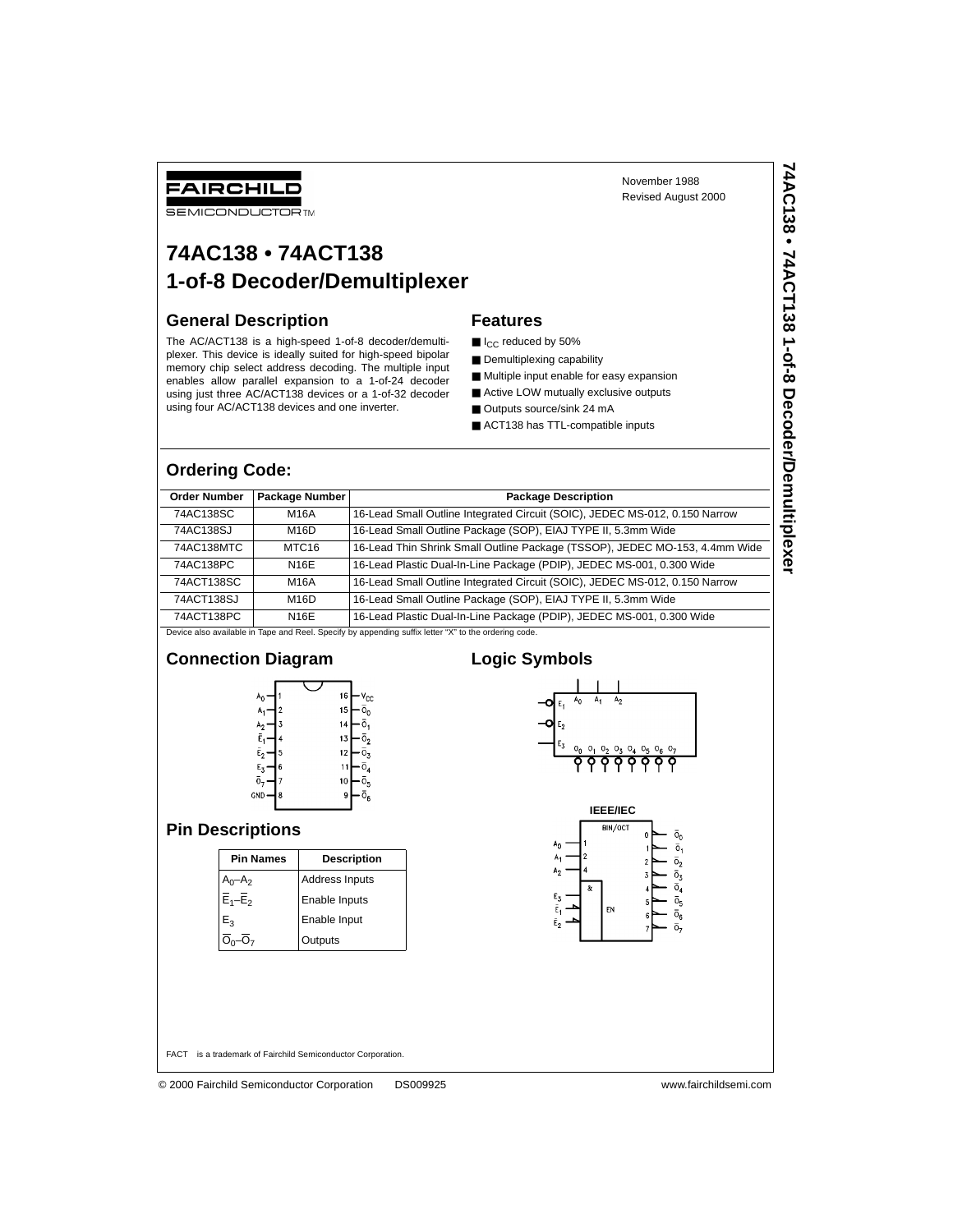| <b>Truth Table</b> |  |
|--------------------|--|

| œ |
|---|
| c |
| ۹ |
| ŕ |
|   |
| Ξ |
|   |

| TIULII TADI <del>c</del> |                  |                           |                       |       |       |                  |                |                |                |       |                |                |       |                |
|--------------------------|------------------|---------------------------|-----------------------|-------|-------|------------------|----------------|----------------|----------------|-------|----------------|----------------|-------|----------------|
|                          |                  |                           | <b>Inputs</b>         |       |       |                  | <b>Outputs</b> |                |                |       |                |                |       |                |
|                          | $\overline{E}_1$ | $\overline{\mathsf{E}_2}$ | $E_3$                 | $A_0$ | $A_1$ | A <sub>2</sub>   | $O_0$          | O <sub>1</sub> | O <sub>2</sub> | $O_3$ | O <sub>4</sub> | O <sub>5</sub> | $O_6$ | O <sub>7</sub> |
|                          | н                | X                         | X                     | X     | X     | X                | н              | Н              | H              | н     | Н              | H              | н     | н              |
|                          | X                | н                         | X                     | X     | X     | X                | н              | H              | н              | н     | Н              | н              | н     | н              |
|                          | X                | X                         | L                     | X     | X     | X                | н              | H              | Н              | н     | н              | н              | Н     | н              |
|                          | L                | L                         | н                     | L     | L     | L                | L              | H              | Н              | н     | н              | н              | н     | Н              |
|                          |                  |                           | н                     | н     | L     |                  | н              | L              | Н              | н     | Н              | н              | н     | н              |
|                          | L                |                           | н                     | L     | н     | L                | н              | H              | L              | н     | н              | н              | н     | Н              |
|                          |                  |                           | н                     | н     | н     |                  | н              | H              | Н              |       | н              | н              | Н     | Н              |
|                          | L                |                           | н                     | L     | L     | н                | н              | H              | Н              | н     |                | н              | н     | Н              |
|                          |                  |                           | н                     | н     |       | н                | н              | H              | Н              | н     | н              |                | Н     | Н              |
|                          |                  |                           | н                     | L     | н     | н                | н              | H              | Н              | н     | Н              | н              |       | Н              |
|                          | L                |                           | Н                     | н     | Н     | Н                | н              | H              | Н              | н     | Н              | н              | н     | L              |
| H = HIGH Voltage Level   |                  |                           | L = LOW Voltage Level |       |       | $X = Immaterial$ |                |                |                |       |                |                |       |                |

#### **Functional Description**

The AC/ACT138 high-speed 1-of-8 decoder/demultiplexer accepts three binary weighted inputs  $(A_0, A_1, A_2)$  and, when enabled, provides eight mutually exclusive active-LOW outputs  $(O_0$ –O<sub>7</sub>). The AC/ACT138 features three Enable inputs, two active-LOW  $(E_1, E_2)$  and one active-HIGH (E<sub>3</sub>). All outputs will be HIGH unless  $E_1$  and  $E_2$  are LOW and  $E_3$  is HIGH. This multiple enable function allows easy parallel expansion of the device to a 1-of-32 (5 lines to 32 lines) decoder with just four AC/ACT138 devices and one inverter (see Figure 1). The AC/ACT138 can be used as an 8-output demultiplexer by using one of the active LOW Enable inputs as the data input and the other Enable inputs as strobes. The Enable inputs which are not used must be permanently tied to their appropriate active-HIGH or active-LOW state.

#### **Logic Diagram**



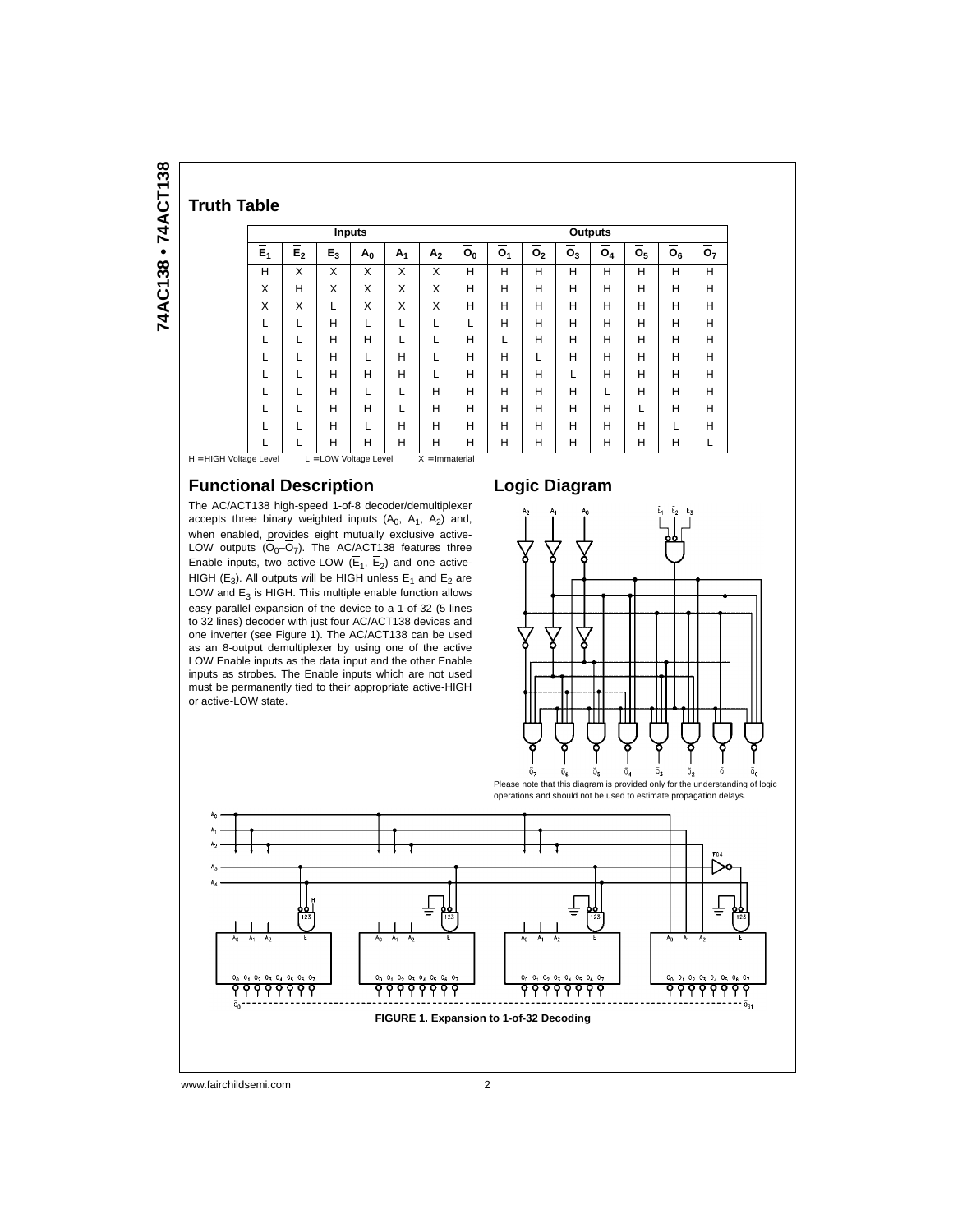| <b>Absolute Maximum Ratings</b> (Note 1)              |                                     | <b>Recommended Operating</b><br><b>Conditions</b>                                                                                                                                                                                                                                                                                                                                         |                                    |  |  |  |
|-------------------------------------------------------|-------------------------------------|-------------------------------------------------------------------------------------------------------------------------------------------------------------------------------------------------------------------------------------------------------------------------------------------------------------------------------------------------------------------------------------------|------------------------------------|--|--|--|
| Supply Voltage (V <sub>CC</sub> )                     | $-0.5V$ to $+7.0V$                  |                                                                                                                                                                                                                                                                                                                                                                                           |                                    |  |  |  |
| DC Input Diode Current (I <sub>IK</sub> )             |                                     | Supply Voltage $(V_{CC})$                                                                                                                                                                                                                                                                                                                                                                 |                                    |  |  |  |
| $V_1 = -0.5V$                                         | $-20$ mA                            | AC                                                                                                                                                                                                                                                                                                                                                                                        | 2.0V to 6.0V                       |  |  |  |
| $V_1 = V_{CC} + 0.5V$                                 | $+20$ mA                            | <b>ACT</b>                                                                                                                                                                                                                                                                                                                                                                                | 4.5V to 5.5V                       |  |  |  |
| DC Input Voltage (V <sub>I</sub> )                    | $-0.5V$ to $V_{CC}$ + 0.5V          | Input Voltage (V <sub>I</sub> )                                                                                                                                                                                                                                                                                                                                                           | $0V$ to $V_{CC}$                   |  |  |  |
| DC Output Diode Current $(I_{\cap K})$                |                                     | Output Voltage $(V0)$                                                                                                                                                                                                                                                                                                                                                                     | $0V$ to $V_{CC}$                   |  |  |  |
| $V_{\Omega} = -0.5V$                                  | $-20$ mA                            | Operating Temperature $(T_A)$                                                                                                                                                                                                                                                                                                                                                             | $-40^{\circ}$ C to $+85^{\circ}$ C |  |  |  |
| $V_{\Omega} = V_{\text{CC}} + 0.5V$                   | $+20$ mA                            | Minimum Input Edge Rate ( $\Delta V/\Delta t$ )                                                                                                                                                                                                                                                                                                                                           |                                    |  |  |  |
| DC Output Voltage $(VO)$                              | $-0.5V$ to $V_{CC}$ + 0.5V          | <b>AC Devices</b>                                                                                                                                                                                                                                                                                                                                                                         |                                    |  |  |  |
| DC Output Source                                      |                                     | $V_{IN}$ from 30% to 70% of $V_{CC}$                                                                                                                                                                                                                                                                                                                                                      |                                    |  |  |  |
| or Sink Current $(I_{\cap})$                          | $±50$ mA                            | $V_{CC}$ @ 3.3V, 4.5V, 5.5V                                                                                                                                                                                                                                                                                                                                                               | $125$ mV/ns                        |  |  |  |
| DC V <sub>CC</sub> or Ground Current                  |                                     | Minimum Input Edge Rate ( $\Delta V/\Delta t$ )                                                                                                                                                                                                                                                                                                                                           |                                    |  |  |  |
| per Output Pin (I <sub>CC</sub> or I <sub>GND</sub> ) | $+50$ mA                            | <b>ACT Devices</b>                                                                                                                                                                                                                                                                                                                                                                        |                                    |  |  |  |
| Storage Temperature $(T_{STG})$                       | $-65^{\circ}$ C to $+150^{\circ}$ C | $V_{IN}$ from 0.8V to 2.0V                                                                                                                                                                                                                                                                                                                                                                |                                    |  |  |  |
| Junction Temperature (T1)                             |                                     | $V_{CC}$ @ 4.5V, 5.5V                                                                                                                                                                                                                                                                                                                                                                     | $125 \text{ mV}$ /ns               |  |  |  |
| PDIP                                                  | $140^{\circ}$ C                     | Note 1: Absolute maximum ratings are those values beyond which damage<br>to the device may occur. The databook specifications should be met, with-<br>out exception, to ensure that the system design is reliable over its power<br>supply, temperature, and output/input loading variables. Fairchild does not<br>recommend operation of FACT™ circuits outside databook specifications. |                                    |  |  |  |

## **DC Electrical Characteristics for AC**

| Symbol                   | Parameter                           | $V_{CC}$ | $T_A = +25^{\circ}C$ |      | $T_A = -40^{\circ}$ C to $+85^{\circ}$ C | <b>Units</b> | <b>Conditions</b>                |  |
|--------------------------|-------------------------------------|----------|----------------------|------|------------------------------------------|--------------|----------------------------------|--|
|                          |                                     | (V)      | Typ                  |      | <b>Guaranteed Limits</b>                 |              |                                  |  |
| $V_{\text{IH}}$          | Minimum HIGH Level                  | 3.0      | 1.5                  | 2.1  | 2.1                                      |              | $V_{\text{OUT}} = 0.1V$          |  |
|                          | Input Voltage                       | 4.5      | 2.25                 | 3.15 | 3.15                                     | $\vee$       | or $V_{CC}$ – 0.1V               |  |
|                          |                                     | 5.5      | 2.75                 | 3.85 | 3.85                                     |              |                                  |  |
| $V_{IL}$                 | Maximum LOW Level                   | 3.0      | 1.5                  | 0.9  | 0.9                                      |              | $V_{OUIT} = 0.1V$                |  |
|                          | Input Voltage                       | 4.5      | 2.25                 | 1.35 | 1.35                                     | $\vee$       | or $V_{CC}$ – 0.1V               |  |
|                          |                                     | 5.5      | 2.75                 | 1.65 | 1.65                                     |              |                                  |  |
| $V_{OH}$                 | Minimum HIGH Level                  | 3.0      | 2.99                 | 2.9  | 2.9                                      |              |                                  |  |
|                          | Output Voltage                      | 4.5      | 4.49                 | 4.4  | 4.4                                      | $\vee$       | $I_{OIII} = -50 \mu A$           |  |
|                          |                                     | 5.5      | 5.49                 | 5.4  | 5.4                                      |              |                                  |  |
|                          |                                     |          |                      |      |                                          |              | $V_{IN} = V_{II}$ or $V_{IH}$    |  |
|                          |                                     | 3.0      |                      | 2.56 | 2.46                                     |              | $I_{OH} = -12$ mA                |  |
|                          |                                     | 4.5      |                      | 3.86 | 3.76                                     | $\vee$       | $I_{OH} = -24 \text{ mA}$        |  |
|                          |                                     | 5.5      |                      | 4.86 | 4.76                                     |              | $I_{OH} = -24$ mA (Note 2)       |  |
| $V_{OL}$                 | Maximum LOW Level                   | 3.0      | 0.002                | 0.1  | 0.1                                      |              |                                  |  |
|                          | Output Voltage                      | 4.5      | 0.001                | 0.1  | 0.1                                      | $\vee$       | $I_{OIII}$ = 50 µA               |  |
|                          |                                     | 5.5      | 0.001                | 0.1  | 0.1                                      |              |                                  |  |
|                          |                                     |          |                      |      |                                          |              | $V_{IN} = V_{II}$ or $V_{IH}$    |  |
|                          |                                     | 3.0      |                      | 0.36 | 0.44                                     |              | $I_{OL}$ = 24 mA                 |  |
|                          |                                     | 4.5      |                      | 0.36 | 0.44                                     | $\vee$       | $I_{\Omega I} = 24 \text{ mA} 0$ |  |
|                          |                                     | 5.5      |                      | 0.36 | 0.44                                     |              | $I_{OL}$ = 24 mA (Note 2)        |  |
| $I_{IN}$                 | Maximum Input                       | 5.5      |                      | ±0.1 | ±1.0                                     | μA           | $V_1 = V_{CC}$ , GND             |  |
| (Note 4)                 | Leakage Current                     |          |                      |      |                                          |              |                                  |  |
| $I_{OLD}$                | Minimum Dynamic                     | 5.5      |                      |      | 75                                       | mA           | $V_{\text{OI}}$ $p = 1.65V$ Max  |  |
| <b>I<sub>OHD</sub></b>   | Output Current (Note 3)             | 5.5      |                      |      | $-75$                                    | mA           | $VOHD = 3.85V$ Min               |  |
| $I_{\rm CC}$<br>(Note 4) | Maximum Quiescent<br>Supply Current | 5.5      |                      | 4.0  | 40.0                                     | μA           | $V_{IN} = V_{C}$ or GND          |  |

**Note 2:** All outputs loaded; thresholds on input associated with output under test.

**Note 3:** Maximum test duration 2.0 ms, one output loaded at a time.

Note 4:  $I_{IN}$  and  $I_{CC}$  @ 3.0V are guaranteed to be less than or equal to the respective limit @ 5.5V V<sub>CC</sub>.

3 www.fairchildsemi.com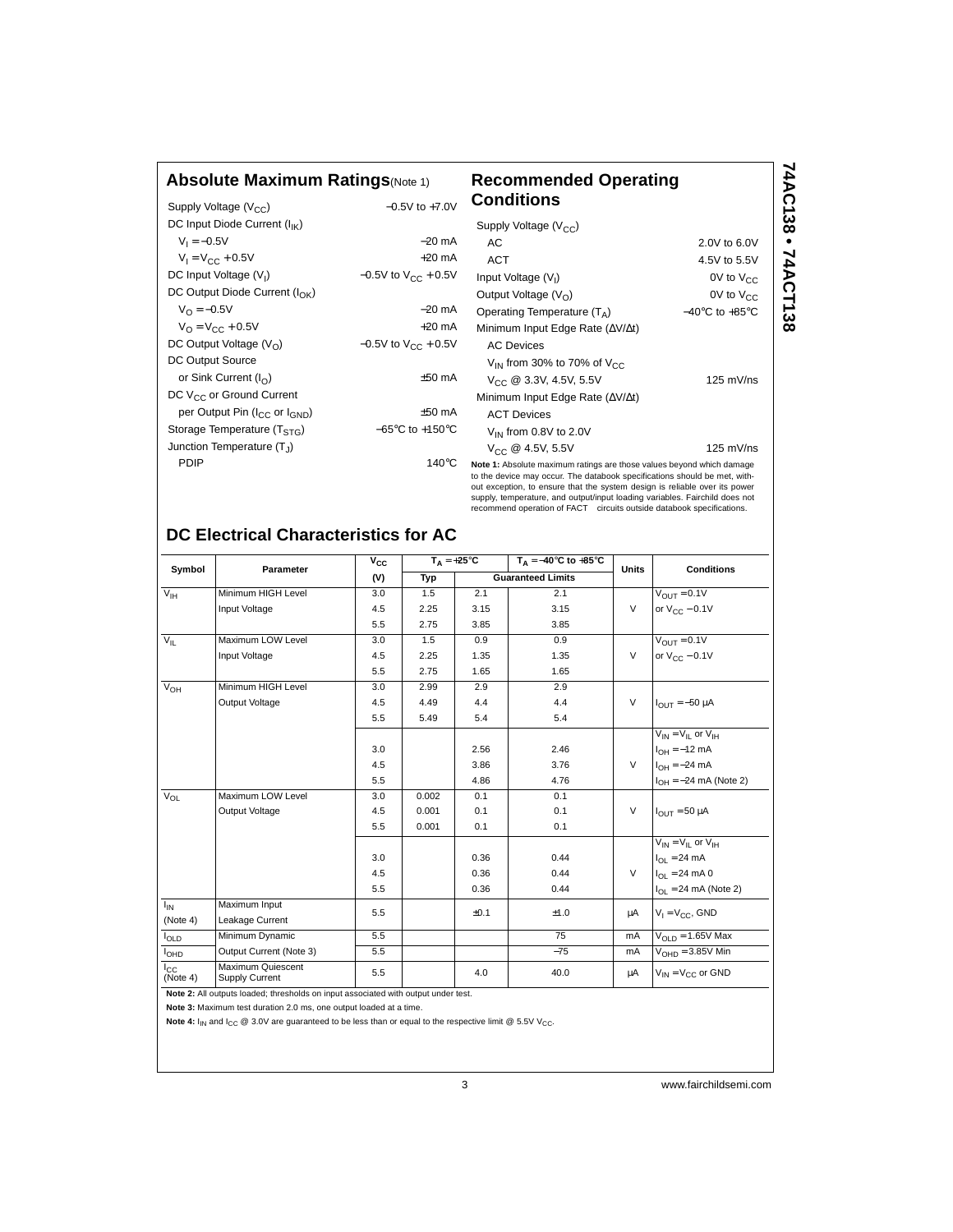#### **DC Electrical Characteristics for ACT**

| Symbol           | Parameter                           | $V_{CC}$ | $T_A = +25^{\circ}C$ |      | $T_A = -40$ °C to $+85$ °C | <b>Units</b> | <b>Conditions</b>                          |
|------------------|-------------------------------------|----------|----------------------|------|----------------------------|--------------|--------------------------------------------|
|                  |                                     | (V)      | Typ                  |      | <b>Guaranteed Limits</b>   |              |                                            |
| $V_{\text{IH}}$  | Minimum HIGH Level                  | 4.5      | 1.5                  | 2.0  | 2.0                        | $\vee$       | $V_{OUIT} = 0.1V$                          |
|                  | Input Voltage                       | 5.5      | 1.5                  | 2.0  | 2.0                        |              | or $V_{CC}$ – 0.1V                         |
| $V_{\parallel}$  | Maximum LOW Level                   | 4.5      | 1.5                  | 0.8  | 0.8                        | $\vee$       | $V_{OIII} = 0.1V$                          |
|                  | Input Voltage                       | 5.5      | 1.5                  | 0.8  | 0.8                        |              | or $V_{CC}$ – 0.1V                         |
| $V_{OH}$         | Minimum HIGH Level                  | 4.5      | 4.49                 | 4.4  | 4.4                        | $\vee$       |                                            |
|                  | Output Voltage                      | 5.5      | 5.49                 | 5.4  | 5.4                        |              | $I_{\text{OUT}} = -50 \mu A$               |
|                  |                                     |          |                      |      |                            |              | $\overline{V_{IN}}$ = $V_{IL}$ or $V_{IH}$ |
|                  |                                     | 4.5      |                      | 3.86 | 3.76                       | $\vee$       | $I_{OH} = -24 \text{ mA}$                  |
|                  |                                     | 5.5      |                      | 4.86 | 4.76                       |              | $I_{OH} = -24$ mA (Note 5)                 |
| $V_{OL}$         | Maximum LOW Level                   | 4.5      | 0.001                | 0.1  | 0.1                        | $\vee$       | $I_{OIII}$ = 50 µA                         |
|                  | Output Voltage                      | 5.5      | 0.001                | 0.1  | 0.1                        |              |                                            |
|                  |                                     |          |                      |      |                            |              | $V_{IN} = V_{II}$ or $V_{IH}$              |
|                  |                                     | 4.5      |                      | 0.36 | 0.44                       | $\vee$       | $I_{OL}$ 24 mA                             |
|                  |                                     | 5.5      |                      | 0.36 | 0.44                       |              | $I_{\text{OI}} = 24 \text{ mA}$ (Note 5)   |
| $I_{IN}$         | Maximum Input                       | 5.5      |                      | ±0.1 | ±1.0                       | μA           | $V_1 = V_{CC}$ , GND                       |
|                  | Leakage Current                     |          |                      |      |                            |              |                                            |
| $I_{CCT}$        | Maximum                             | 5.5      | 0.6                  |      | 1.5                        | mA           | $V_1 = V_{CC} - 2.1V$                      |
|                  | $I_{C}$ /Input                      |          |                      |      |                            |              |                                            |
| $I_{OLD}$        | Minimum Dynamic                     | 5.5      |                      |      | 75                         | mA           | $V_{OLD} = 1.65V$ Max                      |
| I <sub>OHD</sub> | Output Current (Note 6)             | 5.5      |                      |      | $-75$                      | mA           | $VOHD = 3.85V$ Min                         |
| $I_{\rm CC}$     | Maximum Quiescent<br>Supply Current | 5.5      |                      | 4.0  | 40.0                       | μA           | $V_{IN} = V_{C}C$ or GND                   |

**Note 5:** All outputs loaded; thresholds on input associated with output under test.

**Note 6:** Maximum test duration 2.0 ms, one output loaded at a time.

## **AC Electrical Characteristics for AC**

|                  |                                                          | $v_{\rm cc}$ |               | $T_{\Delta} = +25^{\circ}C$ |      |               | $T_A = -40^\circ \text{C}$ to $+85^\circ \text{C}$ |    |
|------------------|----------------------------------------------------------|--------------|---------------|-----------------------------|------|---------------|----------------------------------------------------|----|
| Symbol           | Parameter                                                | (V)          | $C_1 = 50 pF$ |                             |      | $C_1 = 50 pF$ | <b>Units</b>                                       |    |
|                  |                                                          | (Note 7)     | Min           | Typ                         | Max  | Min           | Max                                                |    |
| $t_{PLH}$        | <b>Propagation Delay</b>                                 | 3.3          | 1.5           | 8.5                         | 13.0 | 1.5           | 15.0                                               |    |
|                  | $A_n$ to $O_n$                                           | 5.0          | 1.5           | 6.5                         | 9.5  | 1.5           | 10.5                                               | ns |
| $t_{PHL}$        | Propagation Delay                                        | 3.3          | 1.5           | 8.0                         | 12.5 | 1.5           | 14.0                                               | ns |
|                  | $A_n$ to $O_n$                                           | 5.0          | 1.5           | 6.0                         | 9.0  | 1.5           | 10.5                                               |    |
| $t_{PLH}$        | Propagation Delay                                        | 3.3          | 1.5           | 11.0                        | 15.0 | 1.5           | 16.0                                               | ns |
|                  | $\overline{E}_1$ or $\overline{E}_2$ to $\overline{O}_n$ | 5.0          | 1.5           | 8.0                         | 11.0 | 1.5           | 12.0                                               |    |
| $t_{\text{PHL}}$ | Propagation Delay                                        | 3.3          | 1.5           | 9.5                         | 13.5 | 1.5           | 15.0                                               |    |
|                  | $E_1$ or $E_2$ to $\overline{O}_n$                       | 5.0          | 1.5           | 7.0                         | 9.5  | 1.5           | 10.5                                               | ns |
| $t_{PLH}$        | Propagation Delay                                        | 3.3          | 1.5           | 11.0                        | 15.5 | 1.5           | 16.5                                               |    |
|                  | $E_3$ to $\overline{O}_n$                                | 5.0          | 1.5           | 8.0                         | 11.0 | 1.5           | 12.5                                               | ns |
| t <sub>PHL</sub> | Propagation Delay                                        | 3.3          | 1.5           | 8.5                         | 13.0 | 1.5           | 14.0                                               |    |
|                  | $E_3$ to $\overline{O}_n$                                | 5.0          | 1.5           | 6.0                         | 8.0  | 1.0           | 9.5                                                | ns |

**Note 7:** Voltage Range 3.3 is  $3.3V \pm 0.3V$ 

Voltage Range  $5.0$  is  $5.0V \pm 0.5V$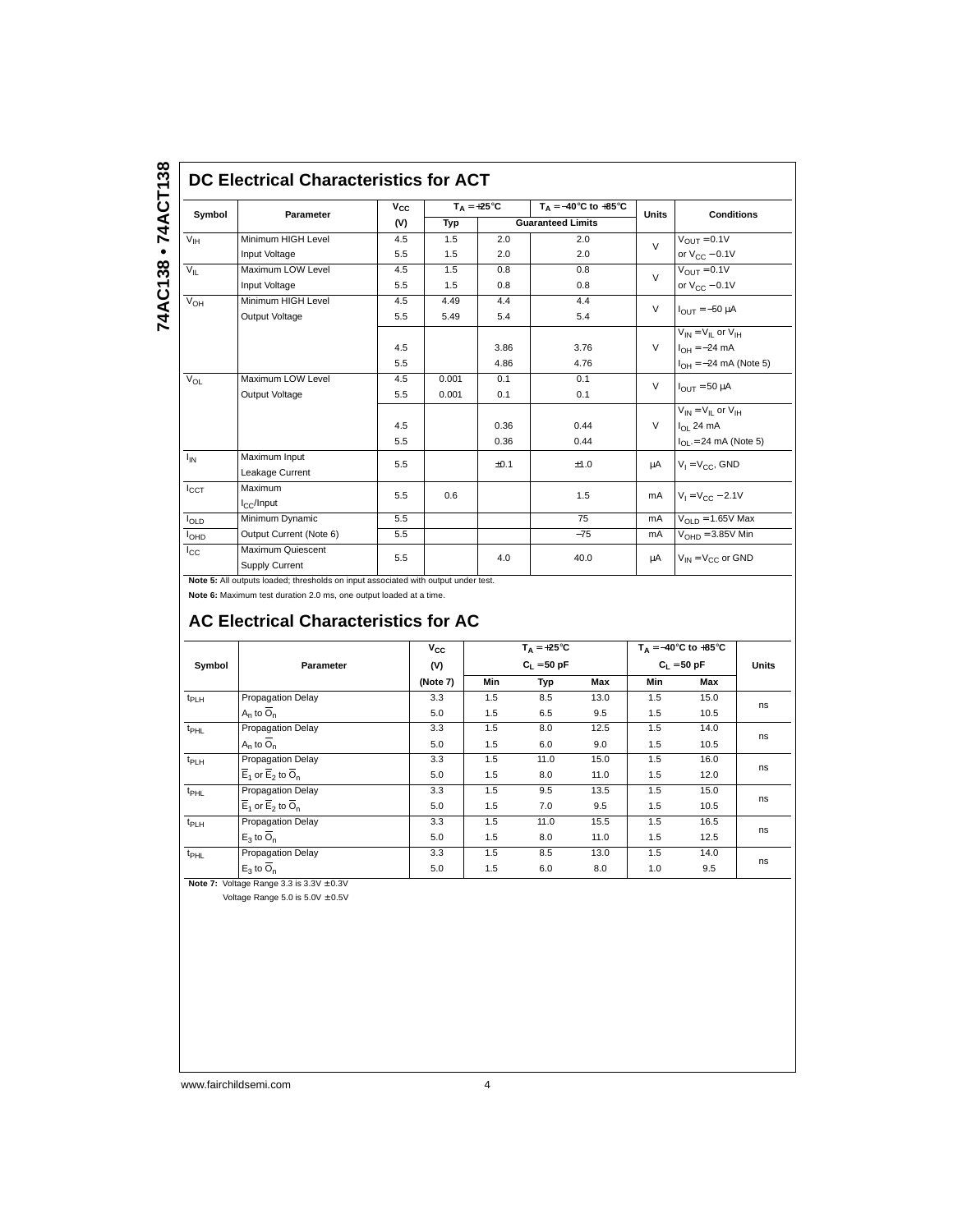## **AC Electrical Characteristics for ACT**

| Symbol           | Parameter                                                                     | $v_{\rm cc}$<br>(V) | $T_A = +25^{\circ}C$<br>$C_1 = 50$ pF |     |      | $T_A = -40$ °C to +85°C<br>$C_1 = 50 pF$ | <b>Units</b> |    |
|------------------|-------------------------------------------------------------------------------|---------------------|---------------------------------------|-----|------|------------------------------------------|--------------|----|
|                  |                                                                               | (Note 8)            | Min                                   | Typ | Max  | Min                                      | Max          |    |
| $t_{PLH}$        | <b>Propagation Delay</b><br>$A_n$ to $O_n$                                    | 5.0                 | 1.5                                   | 7.0 | 10.5 | 1.5                                      | 11.5         | ns |
| t <sub>PHL</sub> | Propagation Delay<br>$A_n$ to $O_n$                                           | 5.0                 | 1.5                                   | 6.5 | 10.5 | 1.5                                      | 11.5         | ns |
| $t_{PLH}$        | Propagation Delay<br>$\overline{E}_1$ or $\overline{E}_2$ to $\overline{O}_n$ | 5.0                 | 2.5                                   | 8.0 | 11.5 | 2.0                                      | 12.5         | ns |
| t <sub>PHL</sub> | Propagation Delay<br>$\overline{E}_1$ or $\overline{E}_2$ to $\overline{O}_n$ | 5.0                 | 2.0                                   | 7.5 | 11.5 | 2.0                                      | 12.5         | ns |
| $t_{PLH}$        | <b>Propagation Delay</b><br>$E_3$ to $\overline{O}n$                          | 5.0                 | 2.5                                   | 8.0 | 12.0 | 2.0                                      | 13.0         | ns |
| $t_{PHL}$        | Propagation Delay<br>$E_3$ to $\overline{O}n$                                 | 5.0                 | 2.0                                   | 6.5 | 10.5 | 1.5                                      | 11.5         | ns |

**Note 8: Voltage Range 5.0 is**  $5.0V \pm 0.5V$ 

### **Capacitance**

| Svmbol          | Parameter                     | Typ  | Units | Conditions      |
|-----------------|-------------------------------|------|-------|-----------------|
| $C_{\text{IN}}$ | Input Capacitance             | 4.5  | pF    | $V_{CC} =$ OPEN |
| $C_{PD}$        | Power Dissipation Capacitance | 60.0 | pF    | $V_{CC} = 5.0V$ |

74AC138 • 74ACT138 **74AC138 • 74ACT138**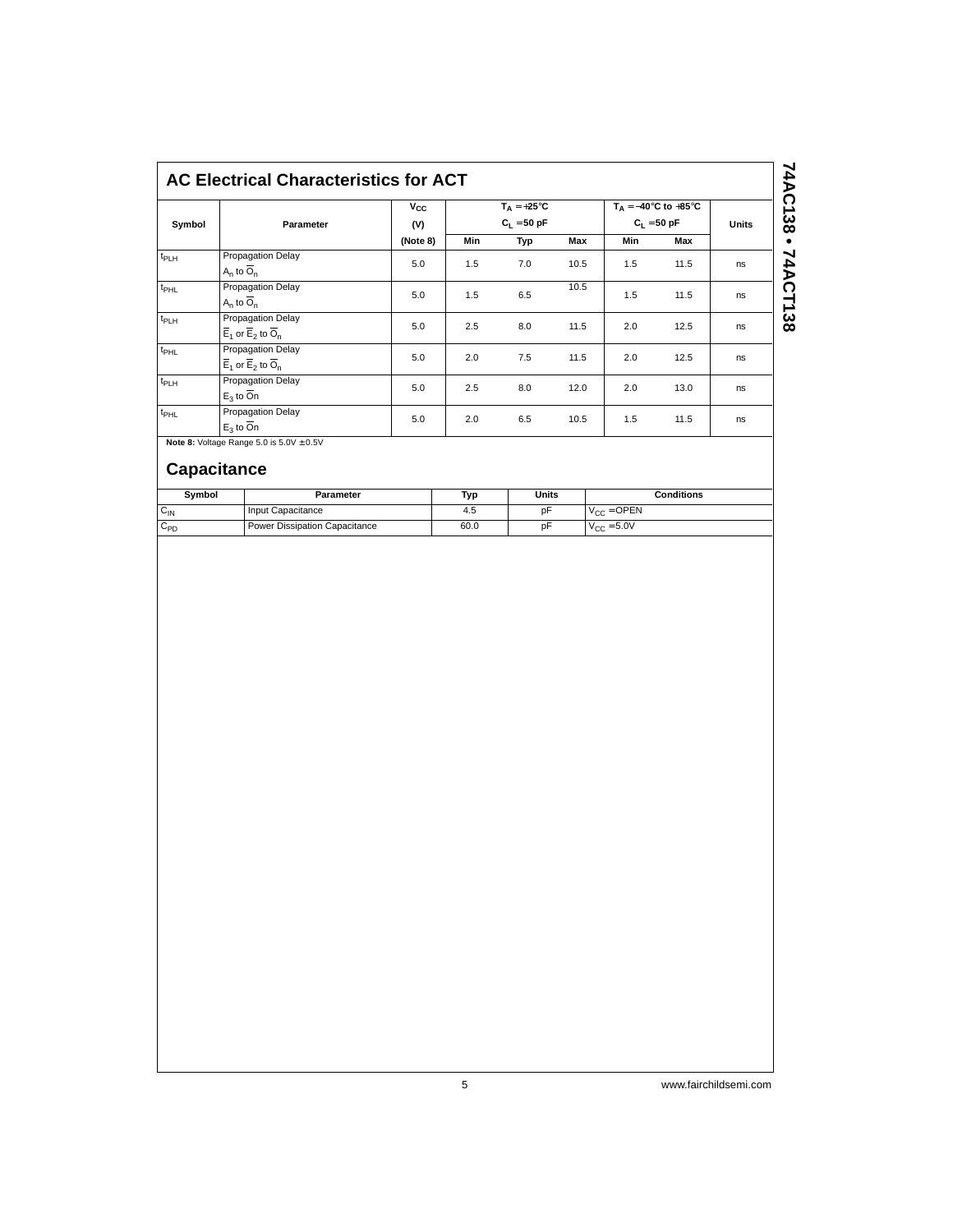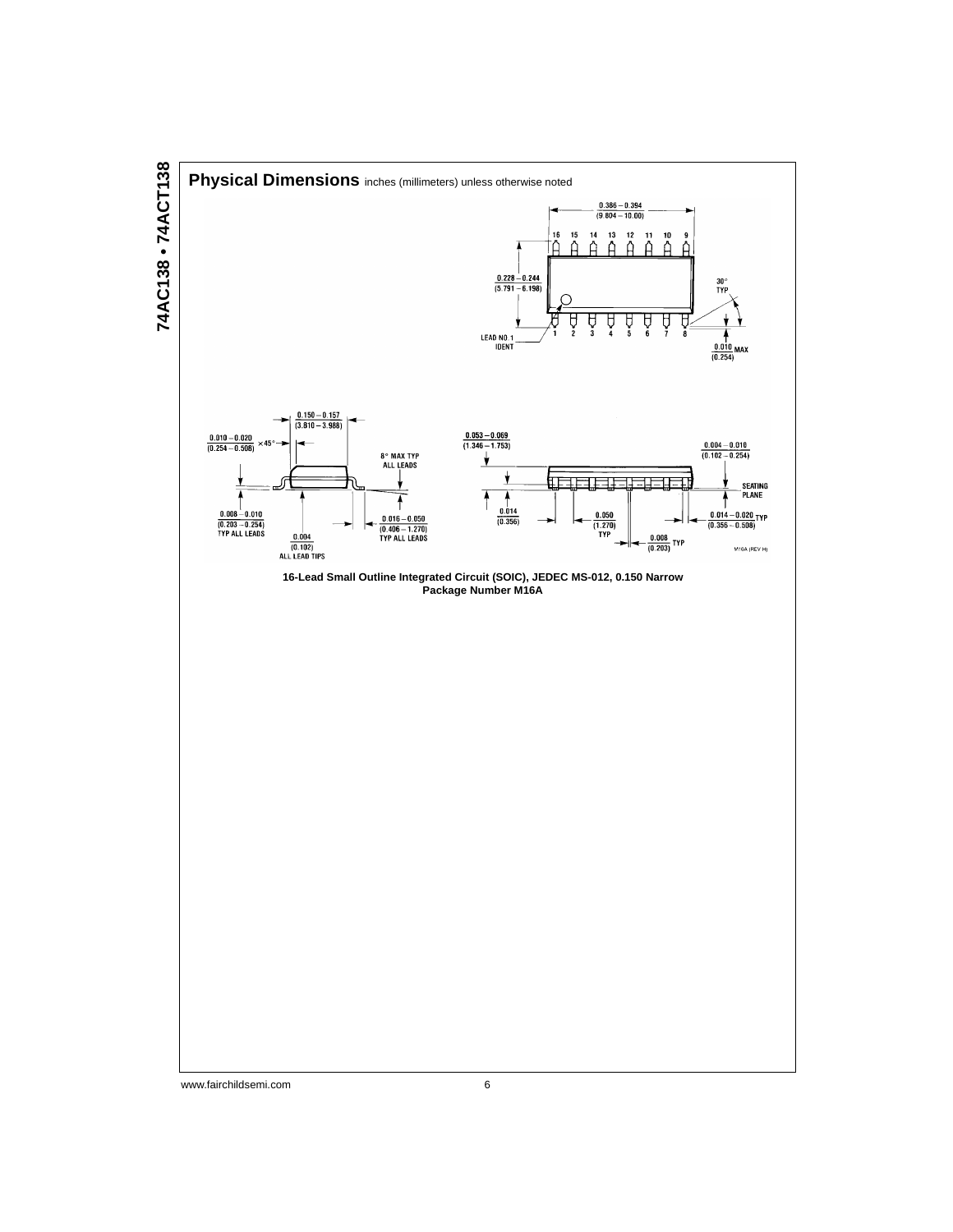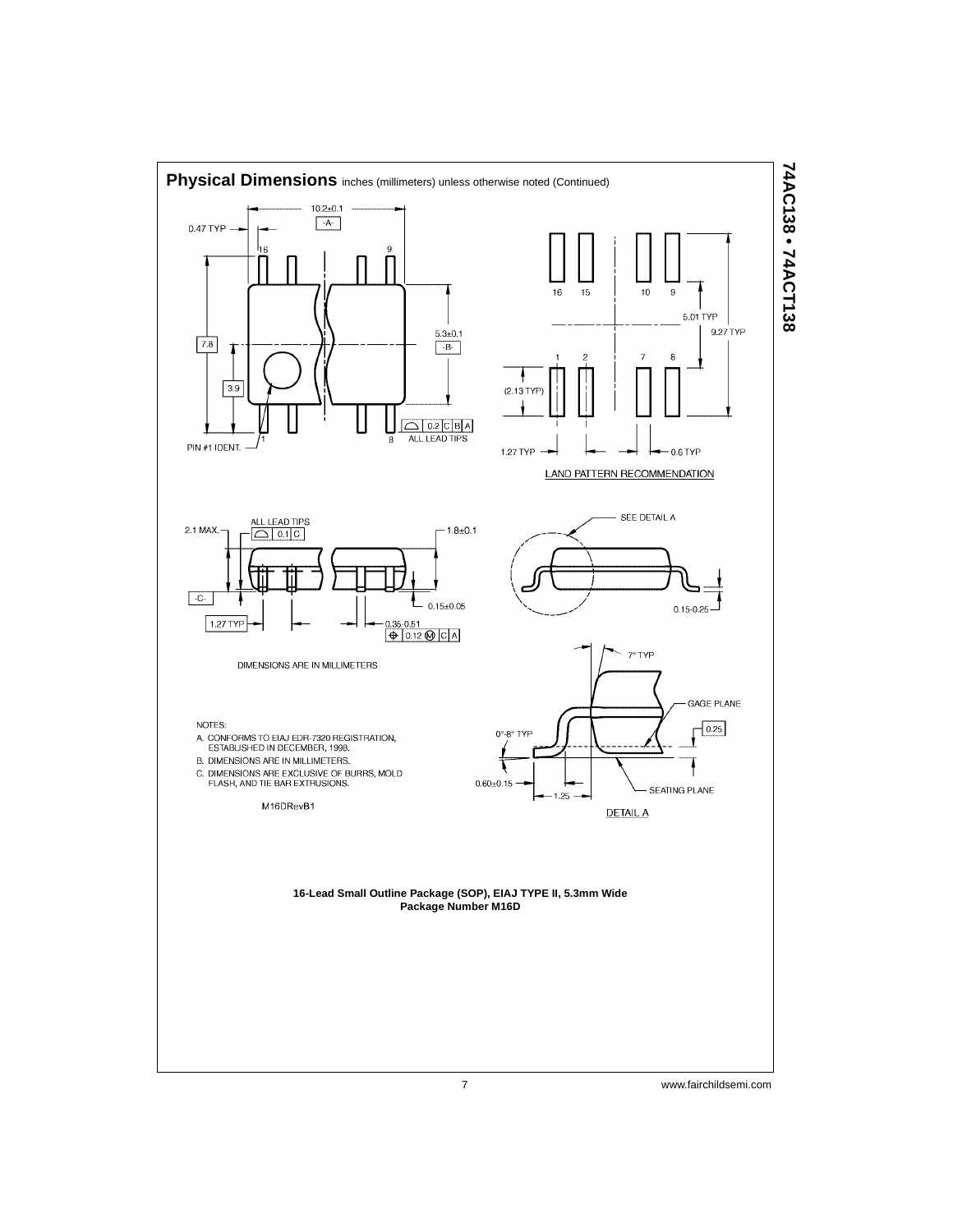

# 74AC138 • 74ACT138 **74AC138 • 74ACT138**